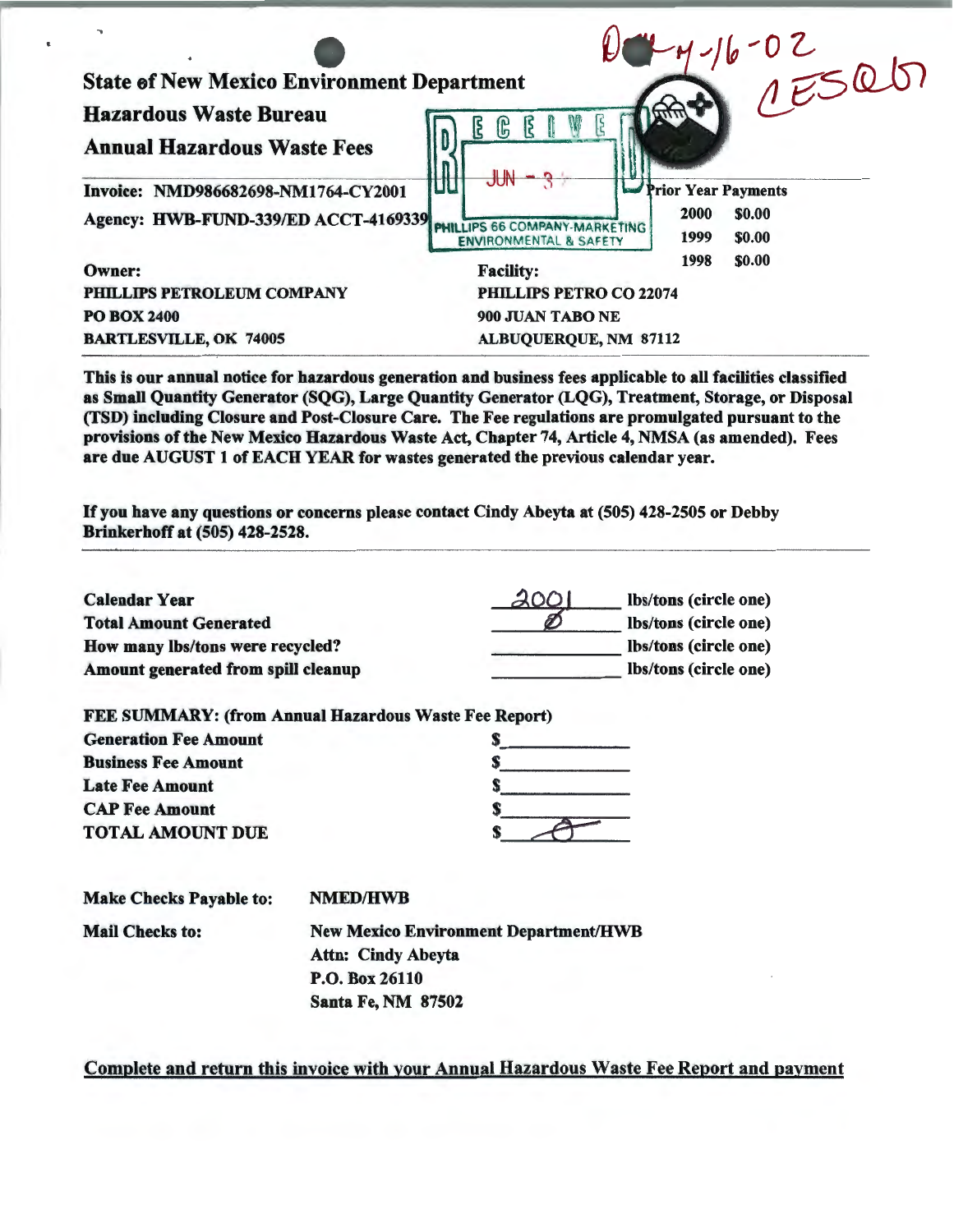

NEW MEXICO ENVIRONMENT DEPARTMENT **HAZARDOUS WASTE BUREAU** 

# **ANNUAL HAZARDOUS WASTE FEE REPORT**

Note: Complete and return this report with your invoice and payment

| <b>SYLCHOMP BERGINING ANGELIATO NAND IDENTIFICATION</b>        |
|----------------------------------------------------------------|
|                                                                |
| Facility Name: Phillips Petroleum Co 55 22074                  |
| EPA Identification Number: $NMD$ 986682698 Phone: 918-661-4111 |
| Facility Address: 900 Juan Tabo NE                             |
| Albuquecque, NM 87112                                          |
|                                                                |
| Mailing Address: PO Box 2400                                   |
| Bartlesville OK 74005                                          |
|                                                                |
| Facility Contact: Randy L Byers                                |
| Manager, Construction/Services<br>Title:                       |
| Reporting Date: Year 2001                                      |
|                                                                |

The New Mexico Hazardous Waste Generation Fee is comprised of two parts: a Business Fee and a Generation Fee. The Business Fee is determined by your generator status and the Generation Fee is determined by the amount of non-recycled hazardous waste, which is generated by the facility. It is important to note that your generator status is determined by adding the recycled and non-recycled hazardous waste generated by your facility each month.

Detailed regulations covering the annual hazardous waste fees are defined at 20.4.3 NMAC.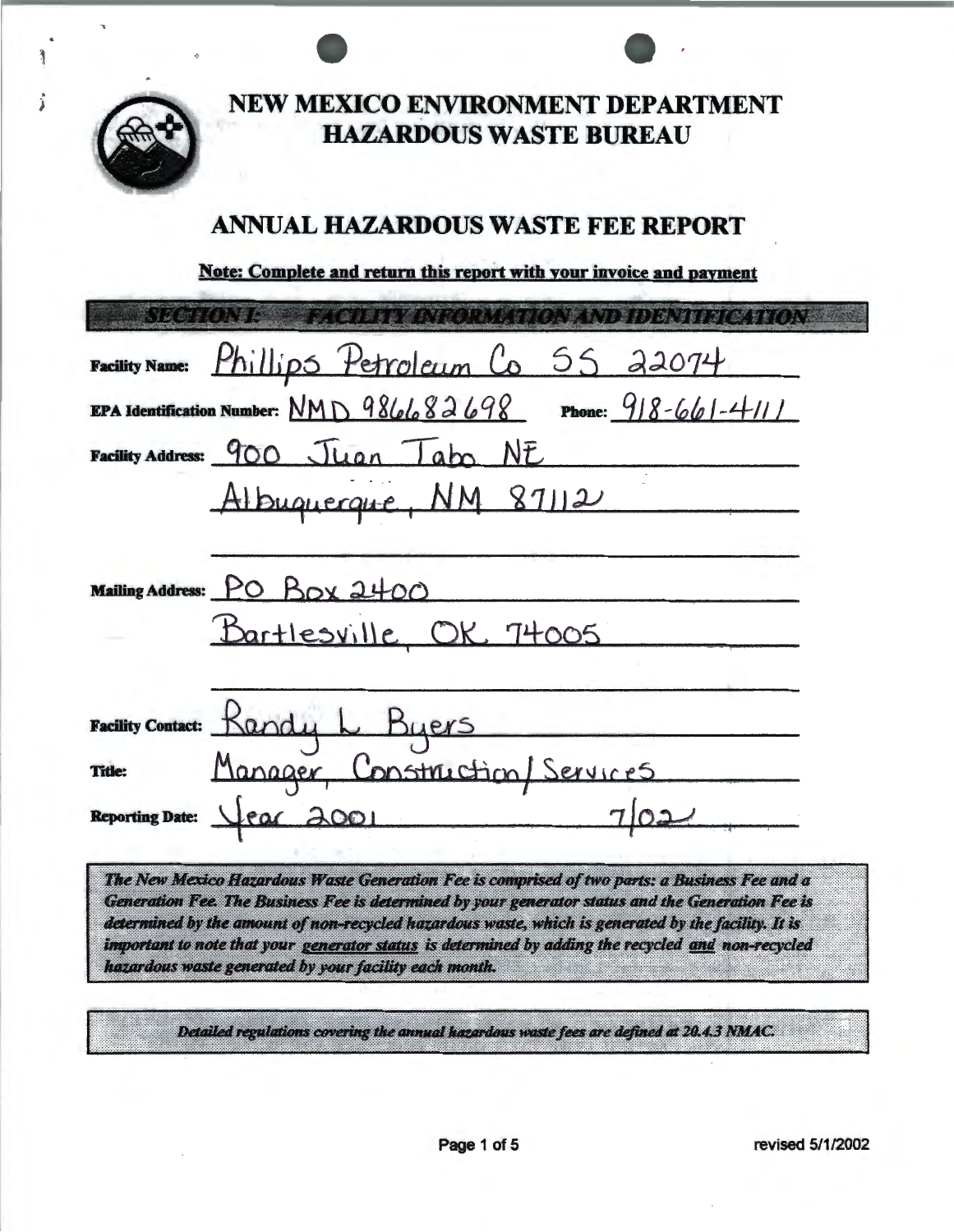## *SECTION II:*  **ANNUAL GENERATION CALCULATIONS**

To calculate the annual waste generation amounts, use the schedule below. Enter the total pounds of hazardous waste generated per month and then subtract the pounds of recycled hazardous waste per month. The difference is the amount of non-recycled hazardous waste generated.

|                      |                                      | Calendar Year: 200 |                                                    |                   |                      |  |
|----------------------|--------------------------------------|--------------------|----------------------------------------------------|-------------------|----------------------|--|
| <b>Month</b>         | <b>Total Hazardous</b><br>Waste (lb) |                    | Recycled (lb)                                      |                   | Non-Recycled<br>(lb) |  |
| January              |                                      |                    |                                                    | l                 |                      |  |
| February             |                                      |                    |                                                    | ≕                 |                      |  |
| March                |                                      |                    |                                                    | $=$               |                      |  |
| April                |                                      |                    |                                                    |                   | 25.7                 |  |
| May                  |                                      |                    |                                                    | $=$               |                      |  |
| June                 |                                      |                    |                                                    | $=$               | . .                  |  |
| July                 |                                      |                    |                                                    | $\stackrel{.}{=}$ |                      |  |
| August               |                                      |                    |                                                    | =                 |                      |  |
| September            |                                      |                    |                                                    | =                 |                      |  |
| October              |                                      |                    |                                                    | =                 |                      |  |
| November             |                                      |                    |                                                    |                   | $1 - 7 - 7$          |  |
| December             |                                      |                    |                                                    | =                 |                      |  |
| <b>Annual Totals</b> |                                      |                    |                                                    |                   |                      |  |
| Communication of the | <b>Mayor Miller</b>                  |                    | ANNUAL LOUI ANY AM LOUIS DURING ALL CENT LOUIS ANY |                   |                      |  |

### *SECTION III:* **GENERATION STATUS DETERMINATION**

Determine your generator status using the largest amount of total hazardous waste generated during any one calendar month (from first column in Section II).

- *GENERATOR STATUS:*<br> **\*** If you generate 220 lbs (100 kg) or less of hazardous waste (recycled <u>and</u> non-recycled) in any one month, you are a Conditionally Exempt Small Quantity Generator (CESQG).
	- If you generate more than 220 lbs (100 kg) but less than 2,206 lbs (1,000 kg) of hazardous waste (recycled and non-recycled) in any one month, you are a Small Quantity Generator (SQG).
	- If you generate more than 2,205 lbs (1,000 kg) of hazardous waste (recycled and non-recycled) in any one month, you are a Large Quantity Generator (LQG).

## NOTE: IF YOU ARE A CESOG, YOU DO NOT OWE ANY FEES. PLEASE COMPLETE THE CERTIFICATION SECTION OF THIS FORM AND RETURN TO OUR OFFICE.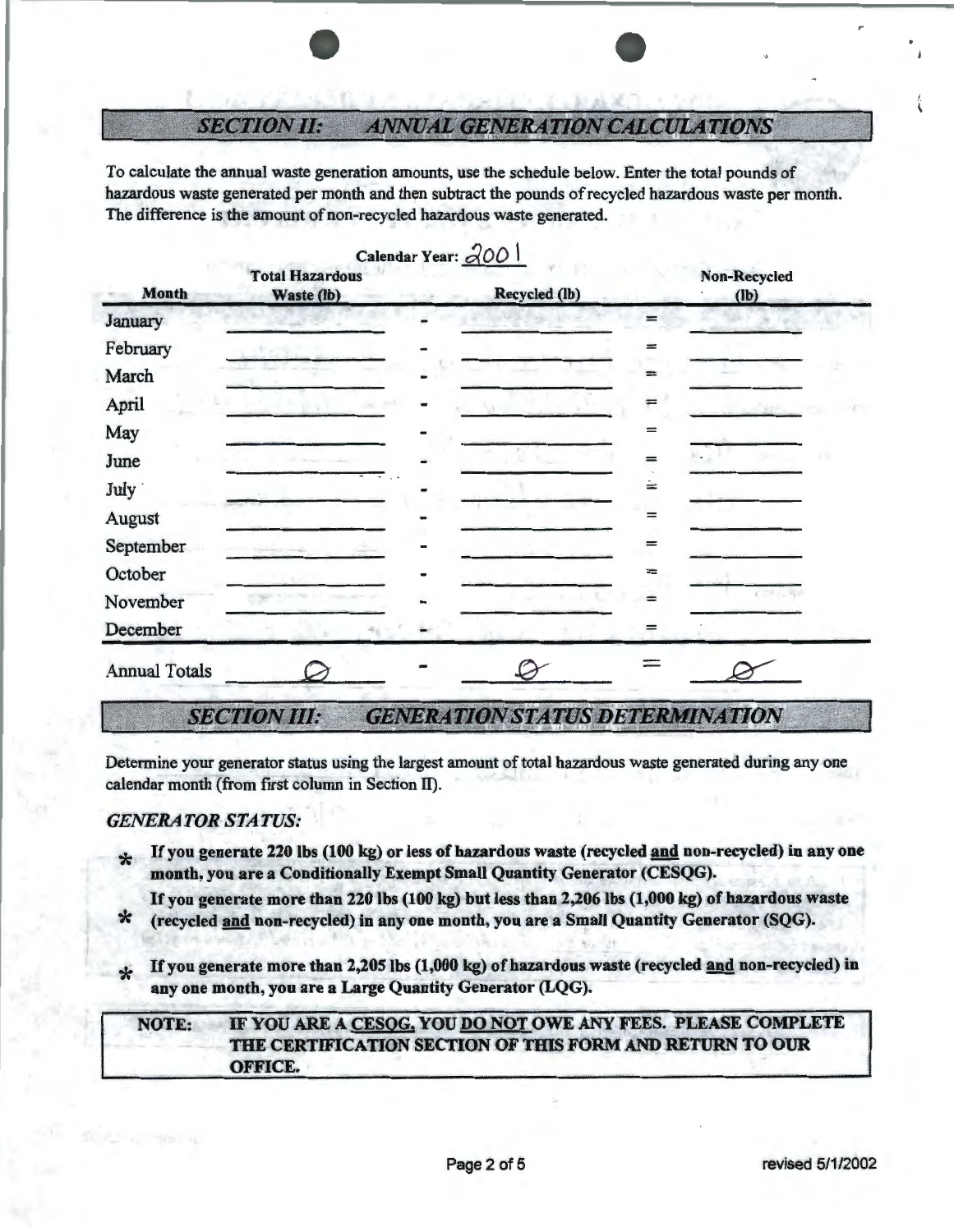## **BUSINESS FEES SECTION IV:**

Based on the generator status determined from Section III, check the appropriate category for this facility and pay the appropriate Business Fee.

> Conditional Exempt Small Quantity Generator 1 1 200.00 no fees due<br>Small Quantity Generator 5 200.00 Small Quantity Generator \$ 200.00 Large Quantity Generator

## ~E<JrJ'ION V: *ANNUA:L GENERATION FEES*

- 1. Conditionally Exempt Small Quantity Generators do not owe any annual generator fees.
- 2. Small Quantity Generators shall pay the following fees based on the average monthly amount of non-recycled hazardous waste generated.

Annual total non-recycled hazardous waste from Section II divided by twelve equals monthly average

 $\frac{1}{b}$  / 12 = pounds per month

| $1 - 500$ pounds/month       | S  | 35.00    |
|------------------------------|----|----------|
| 501 - 1,000 pounds/month     | S. | 100.00   |
| $1,001 - 2,205$ pounds/month |    | \$250.00 |
|                              |    |          |

If < 2,206 pounds/month, enter appropriate fee:  $\bullet$   $\bullet$ 

3. Large Quantity Generators at a site shall pay the following fees for non-recycled hazardous waste generated for the reporting year, if both hazardous waste and hazardous wastewater were generated at the site, the generator must determine the amounts for each to calculate the fee. Use the following fee schedules for these calculations.

|     | pounds for the reporting year $X$ \$ 0.01 =                                             |              |
|-----|-----------------------------------------------------------------------------------------|--------------|
| and |                                                                                         |              |
| b.  | \$ 0.01 per ton of wastewater designated a hazardous waste solely because it exhibits a |              |
|     | hazardous characteristic.                                                               |              |
|     | tons for reporting year $X$ \$ 0.01 =                                                   | $\mathbf{s}$ |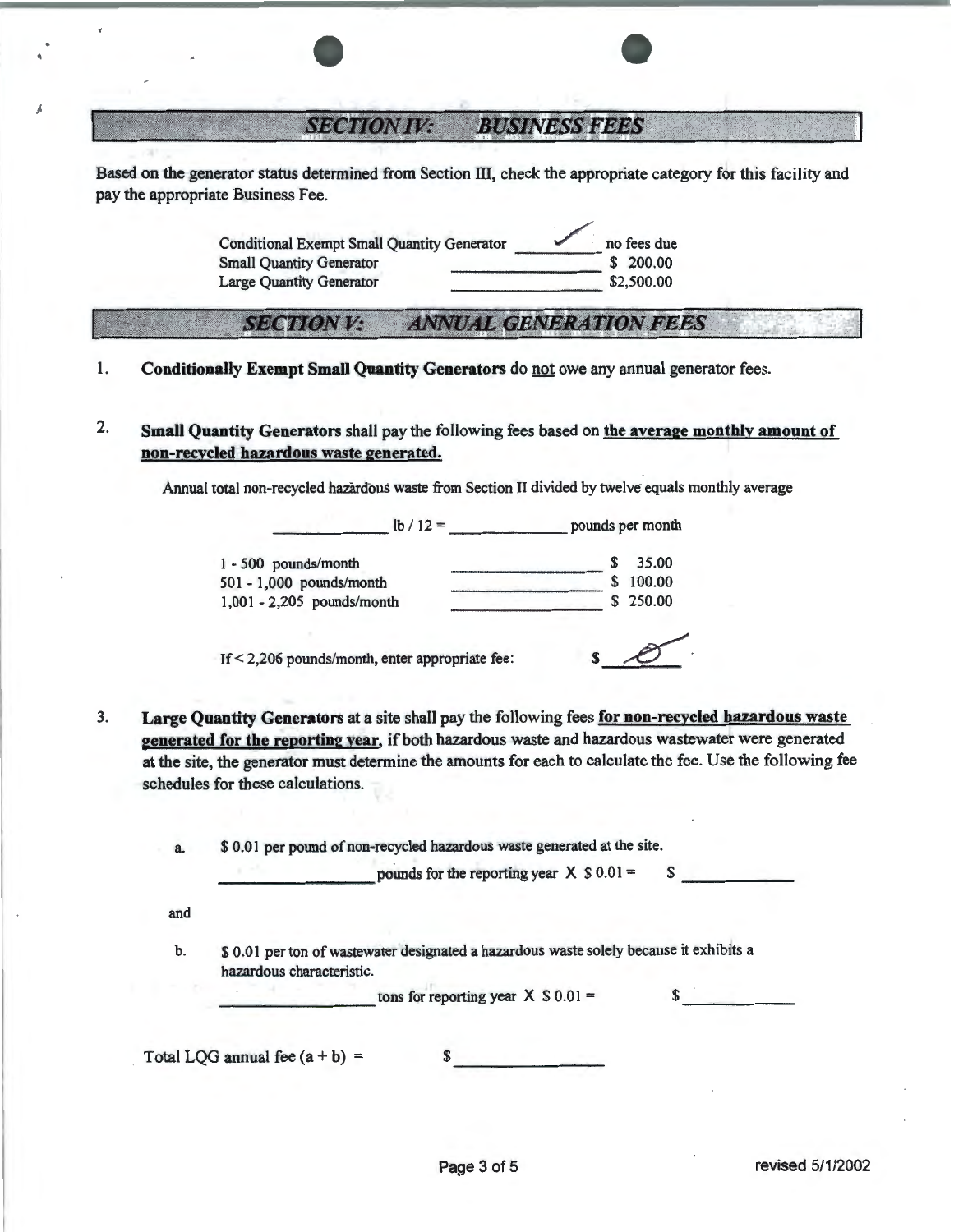**SECTION VI: PAST DUE FEES** 

Fees owed for previous years are calculated the same as above and are then multiplied by 1 %. The **sum** of the annual business fee (Section IV) and the generation fee (Section V) are **multiplied** by the number of months that the fee is past due:

Business Fee  $+$  Generation X 1% X Number of months past due = Late Fee

Example:  $(S200 + S35)$  X 0.01 X 10 Months = \$23.50

This late fee is added to the business fee, the generation fee, and the administration charge of \$100 to determine the total past due fee owed for that year:

Business Fee + Generation + Late Fee +  $$100 = Total$  Past Due Fee

Example:  $$200.00 + $35.00 + $23.50 + $100.00 = $358.50$ 

If you are paying past due fees for multiple years, you pay the administration charge one time only. The fees for each year are due on Agust 1st of the following year.

Example: Fees for 2000 were due on August 1, 2001. Please calculate past due fees and enter them below:

| <b>1996 Fees</b>                |        |
|---------------------------------|--------|
| <b>1997 Fees</b>                |        |
| <b>1998 Fees</b>                |        |
| 1999 Fees                       |        |
| <b>2000 Fees</b>                |        |
| <b>Administrative Fee</b>       | 100.00 |
| <b>Total Past Due Fees Owed</b> |        |
|                                 |        |

#### **SECTION VII: CAP FEES**

CAP Fees: The aggregate amount of annual generation and business fees to be paid per person [as defined at 20.4.3.107(B)(l2) NMAC] for any year based on this Part (20.4.3 NMAC) shall be limited to:

| One facility             | \$35,000.00 |
|--------------------------|-------------|
| <b>Two facilities</b>    | \$50,000.00 |
| Three or more facilities | \$65,000.00 |
|                          |             |

If your facility generates non-recycled hazardous waste in amounts which will result in a total fee greater than the amounts given in the above table, you only pay the CAP Fee indicated. These CAP Fees does not apply to late fees.